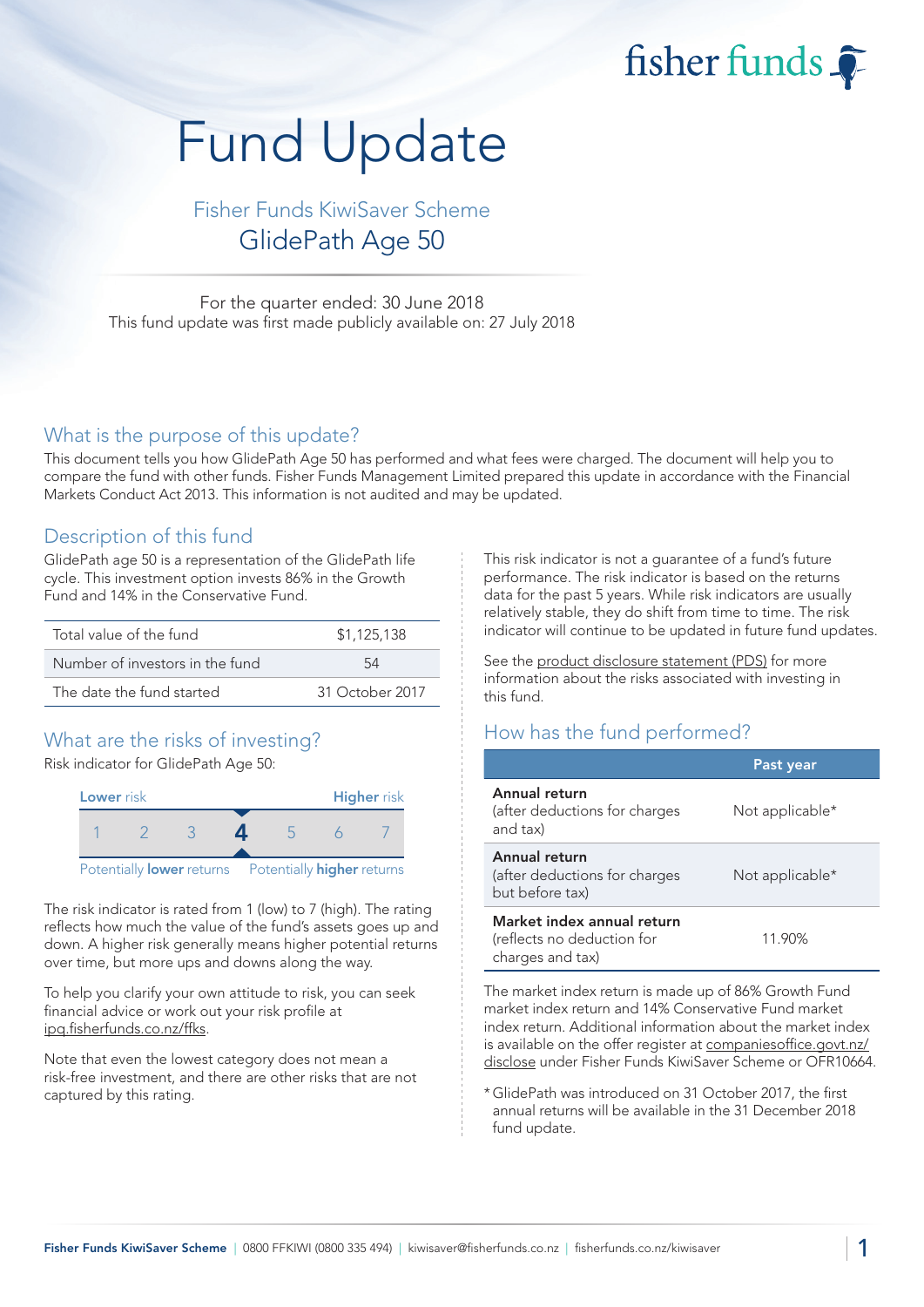# What fees are investors charged?

Investors in GlidePath Age 50 are charged fund charges that include GST. In the year to 31 March 2018 these were:

|                                                       | % of net asset value   |
|-------------------------------------------------------|------------------------|
| <b>Total fund charges</b>                             | 1.40%                  |
| Which are made up of:                                 |                        |
| <b>Total management and</b><br>administration charges | 1.40%                  |
| Including:                                            |                        |
| Manager's basic fee                                   | 0.93%                  |
| Other management and<br>administration charges        | 0.13%                  |
| Total performance-based fees <sup>1</sup>             | 0.34%                  |
| Other charges:                                        | \$ amount per investor |
| Annual membership fee                                 | \$36                   |

Small differences in fees and charges can have a big impact on your investment over the long term.

# Example of how this applies to an investor

Sarah had \$10,000 in the fund at 31 October 2017 and did not make any further contributions. At 30 June 2018, Sarah received a return after fund charges were deducted of \$552 (that is 5.52% of her initial \$10,000). Sarah also paid \$24 in other charges. This gives Sarah a total return after tax of \$528 for the period.

# What does the fund invest in?

#### Actual investment mix

This shows the types of assets that the fund invests in.



#### Target investment mix

This shows the mix of assets that the fund generally intends to invest in.



#### Currency hedging

The currency hedge ratios for each asset class (hedged into NZD) are:

|                                    | <b>Benchmark</b> | ' Actual as at 30 June 2018 , |
|------------------------------------|------------------|-------------------------------|
| International fixed interest       | 100%             | 98.2%                         |
| Australian equities                | 70%              | 55.8%                         |
| International equities             | 50%              | 44.2%                         |
| Listed property (overseas portion) | 70%              | 68.6%                         |